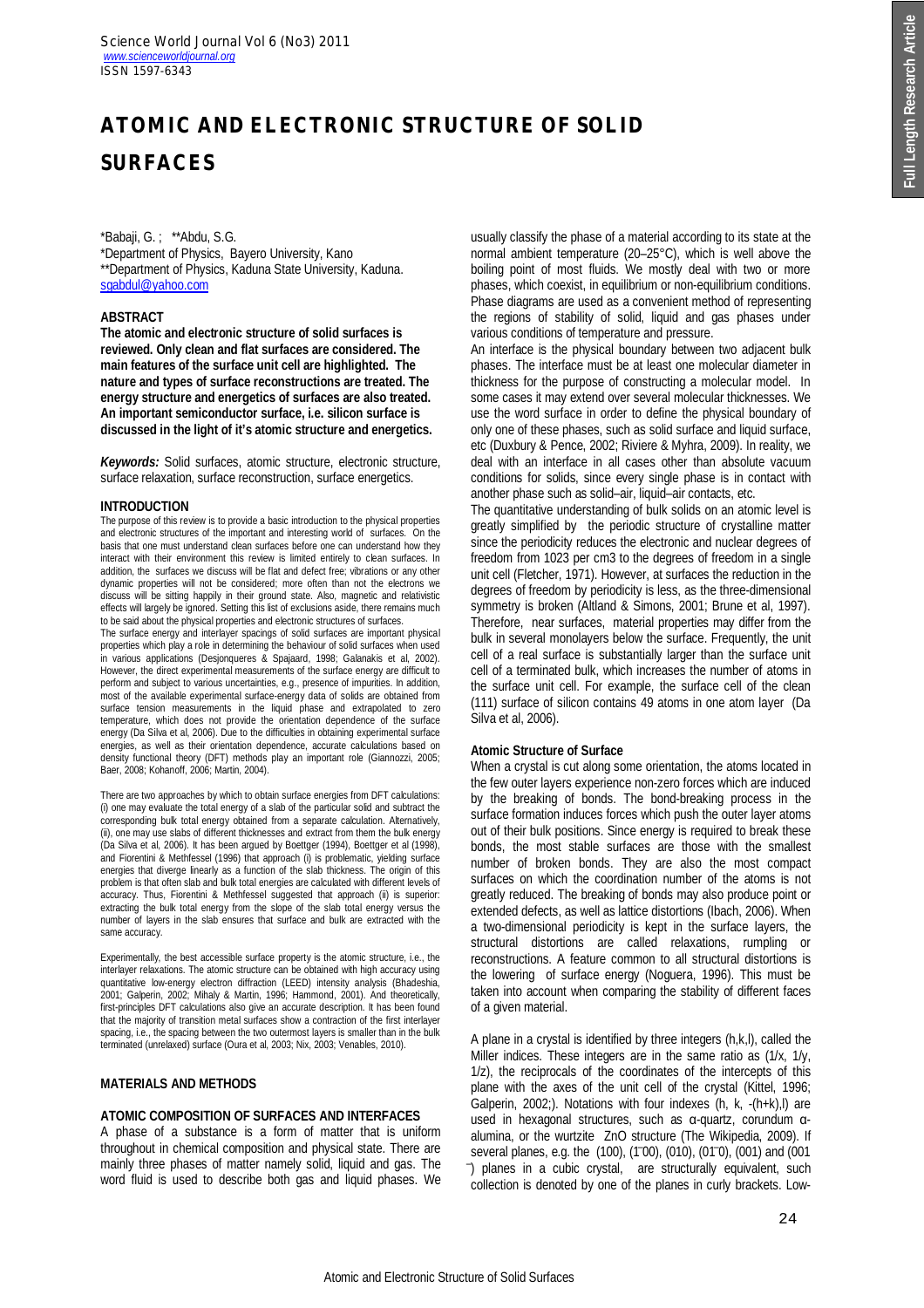index surfaces are more compact and generally more stable than high-index surfaces (Oura et al, 2003).

For strictly two-dimensional periodic structures, there exist five Bravais lattices: square, rectangular, centred rectangular, hexagonal and oblique (Kittel, 1996; Galperin, 2002). However, real surfaces rarely present a perfect ordering. Depending upon the conditions under which they are prepared – cutting, polishing, etc, - various defects may be found: steps with ledges and terraces, kinks, ad-atoms, ad-vacancies, etc (Ibach, 2006).

# **Surface Relaxation**

Surface relaxation is the change in the spacing between the surface top layer and the underlying plane.It is as a result of small and subtle rearrangement of the surface layers which is significant energetically. It is commonplace for metal surfaces. It involves adjustments in the layer spacings perpendicular to the surface, but with no change either in the periodicity parallel to the surface or to the symmetry of the surface (Noguera, 1996; Nix, 2003). An inward relaxation corresponds to a spacing contraction while an outward relaxation corresponds to a spacing expansion. Relaxation effects are mostly pronounced in the first layer but may affect several layers to a lesser degree.

#### Vacuum \ Gas Phase



Vacuum \ Gas Phase



 $(h)$ 

Fig. 1: (a) Unrelaxed surface of a solid (b) Relaxed surface of a solid [Source: Nix, 2003]

In the relaxed surface, the first layer of atoms is typically drawn in slightly towards the second layer (i.e.  $d1-2 <$  dbulk). If we use a localised model for the bonding in the solid then it is clear that an atom in the bulk is acted upon by a balanced, symmetrical set of forces. On the other hand, an atom at the unrelaxed surface suffers from an imbalance of forces and the surface layer of atoms may therefore be pulled in towards the second layer. The magnitude of the contraction in the first layer spacing is generally small (< 10 %) (Nix, 2003). Compensating adjustments to other layer spacings may extend several layers into the solid.

## **Surface Rumpling**

Layers which contain two or more types of atoms may rumple. For example, on oxide surfaces, the oxygen anions and the cations move in opposite vertical directions. The anions are generally displaced outwards and the cations inwards. This effect is also found on ZnS {110} surfaces. Rumpling and relaxations effects often occur simultaneously. The surface structure is better described as the result of anion and cation relaxations having different strengths (Noguera, 1996).

#### **Surface Reconstruction**

The reconstruction of surfaces is a much more readily observable effect than relaxation, involving larger displacements of the surface atoms. It occurs with many of the less stable metal surfaces, e.g. it is frequently observed on fcc (110) surfaces, but is much more prevalent on semiconductor surfaces (Da Silva et al, 2006).

Unlike relaxation, the phenomenon of reconstruction involves a change in the periodicity of the surface structure. The diagram below shows a surface, viewed from the side, which corresponds to an unreconstructed termination of the bulk structure (Nix, 2003).



Fig. 2: Unreconstructed Surface [Source: Nix, 2003].

This may be contrasted with the following picture which shows a schematic of a reconstructed surface. This particular example is similar to the "missing row model" proposed for the structure of a number of reconstructed (110) fcc metal surfaces (Nix, 2003).



Fig. 3: Reconstructed Surface [Source: Nix, 2003].

Since reconstruction involves a change in the periodicity of the surface and in some cases also a change in surface symmetry, it is readily detected using surface diffraction techniques like LEED (Brommer, 1992; Chadi, 1979).

The overall driving force for reconstruction is the minimization of the surface free energy. At the atomic level, however, it is not always clear why the reconstruction should reduce the surface free energy. For some metallic surfaces, it may be that the change in periodicity of the surface induces a splitting in surface-localized bands of energy levels and that this can lead to a lowering of the total electronic energy when the band is initially only partly full (Binnig, 1983).

In the case of many semiconductors, the simple reconstructions can often be explained in terms of a "surface healing" process in which the co-coordinative unsaturation of the surface atoms is reduced by bond formation between adjacent atoms (Korvink and Greiner, 2002). For example, the formation of a Si (100) surface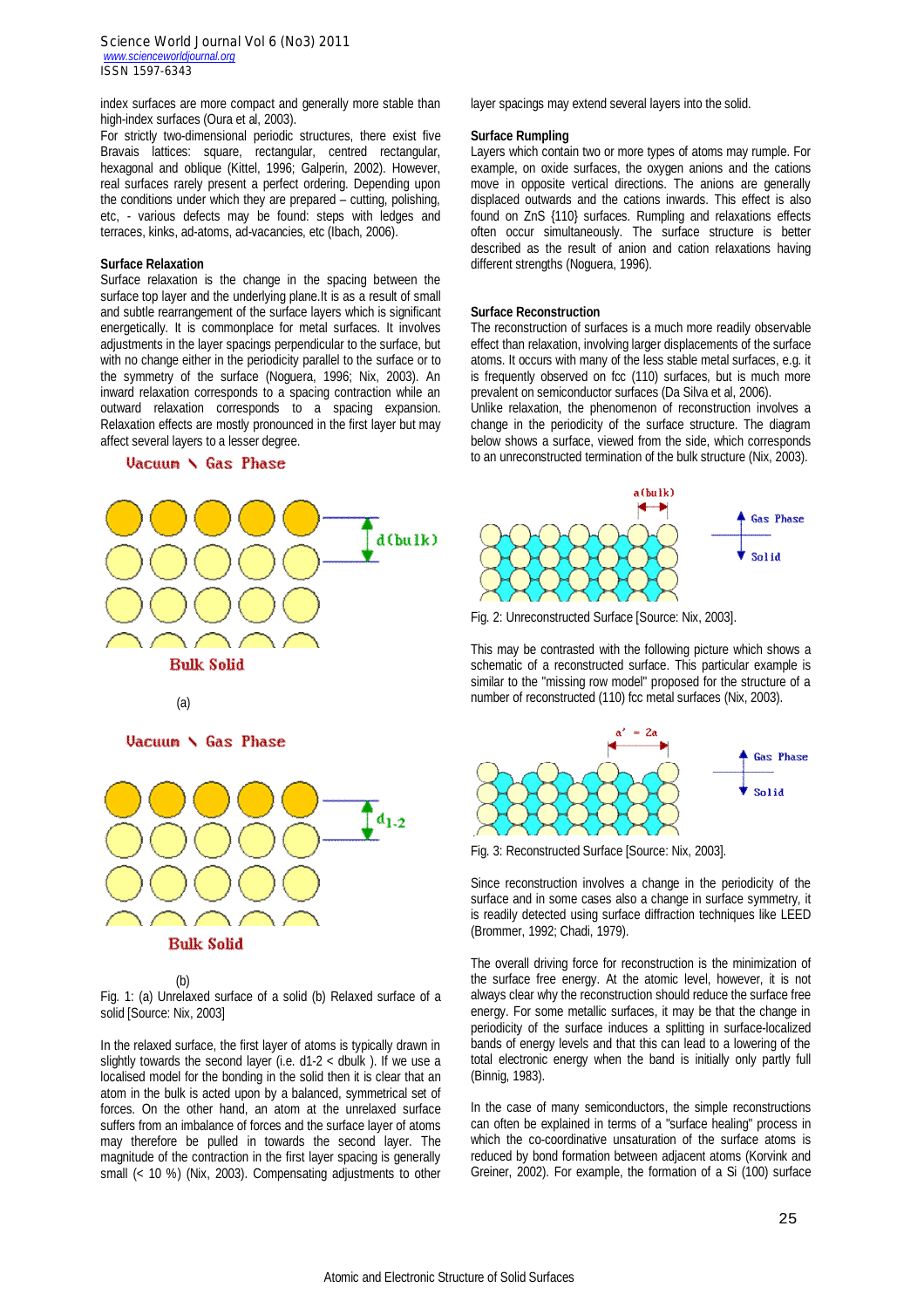requires that the bonds between the Si atoms that form the new surface layer and those that were in the layer immediately above in the solid are broken - this leaves two "dangling bonds" per surface Si atom (Nix, 2003).

A relatively small co-ordinated movement of the atoms in the topmost layer can reduce this unsatisfied co-ordination - pairs of Si atoms come together to form surface "Si dimers", leaving only one dangling bond per Si atom. This process leads to a change in the surface periodicity: the period of the surface structure is doubled in one direction giving rise to the so-called (2 x 1) reconstruction observed on all clean Si(100) surface (Shi et al, 2002 and Chadi, 1979). So far, we have concentrated on the reconstruction of clean surfaces. It is, however, worth noting that reconstruction of the substrate surface is frequently induced by the adsorption of molecular or atomic species onto the surface - this phenomenon is known as adsorbate-induced reconstruction (Drabol and Estreicher, 2007).

In general, the change in a surface layer's structure due to a reconstruction can be completely specified by a matrix notation proposed by Park and Madden (Oura et al, 2003). If a and b are the basic translation vectors of the two-dimensional structure in the bulk and as and bs are the basic translation vectors of the superstructure or reconstructed plane, then the relationship between the two sets of vectors can be described by the following equations:

$$
\mathbf{a_s} = \mathbf{G_{11}} \mathbf{a} + \mathbf{G_{12}} \mathbf{b} \tag{1.0}
$$

$$
\mathbf{b}_s = \mathbf{G}_{21}\mathbf{a} + \mathbf{G}_{22}\mathbf{b} \tag{2.0}
$$

so that the two-dimensional reconstruction can be described by the matrix

$$
G = \begin{pmatrix} G_{11} & G_{12} \\ G_{21} & G_{22} \end{pmatrix} \qquad \qquad 3.0
$$

Note that this system does not describe any relaxation of the surface layers relative to the bulk inter-layer spacing, but only describes the change in the individual layer's structure.

Surface reconstructions are more commonly given in Wood's notation, which reduces the matrix above into a more compact notation (Ibach, 2006):

#### $X(hkl)$  m x n R $\varphi$  4.0

which describes the reconstruction of the (hkl) plane (given by its Miller indices) into one in which the interatomic spacings are multiplied by m and n in the a and b directions respectively, and rotated by the angle phi. This notation is often used to describe reconstructions concisely, but does not directly indicate changes in the layer symmetry, for example, square to hexagonal.

#### **SURFACE ENERGETICS**

The energy to make a surface at a given temperature and pressure is the Gibb's surface free energy, Gs, which is defined by the relation (Desjonqueres and Spanjaard, 1998)

$$
G = NG^0 + AG^s, \qquad 5.0
$$

where G is the total free energy of the solid, N is the number of atoms in the solid, G0 is the free energy per atom in the infinite solid, and  $A =$  surface area. The Gibb's free energy is usually different for different facets (orientations) of a crystal. Such variations, referred to as surface free energy anisotropies, are key to determining the equilibrium crystal shape of materials because at equilibrium a crystal seeks to minimize its total surface free energy subject to the constraint of constant volume.

Because of the difficulty in acquiring reliable surface free energies of solids, when dealing with one component systems, it is common to exploit the equivalence of Gs and surface tension, γ (Somorjai, 1994). The surface tension, particularly the surface tension of liquids, can be determined more accurately than Gs for solids. It is generally believed that the surface tension of a molten liquid is about 10-20 % less than Gs for the close-packed surfaces of that solid. Thus liquid surface tension measurements provide an average surface free energy of the low index solid surfaces. Generally these values are extrapolated on semi-theoretical grounds to 0 K (Lide, 1995; Miller & Tyson, 1977).

All surfaces are energetically unfavourable in the sense that they have a positive free energy of formation (Kittel, 1996; Venables, 2010). A simple rationalisation for this is that in the formation of new surfaces by cleavage of a solid, bonds have to be broken between atoms on either side of the cleavage plane in order to split the solid and create the surfaces. Breaking bonds requires work to be done on the system, so the surface free energy (surface tension) contribution to the total free energy of a system must therefore be positive. The unfavourable contribution to the total free energy may be minimised in several ways:

i. by reducing the amount of surface area exposed (reconstruction),

ii. by predominantly exposing surface planes which have a low surface free energy,

iii. by altering the local surface atomic geometry in a way which reduces the surface free energy (relaxation).

There is a direct correspondence between the concepts of "surface stability" and "surface free energy" i.e. surfaces of low surface free energy will be more stable and vice versa. The most stable solid surfaces are those with a high surface atom density and having surface atoms of high coordination number (Stampfl, et al, 2006). For example, if we consider the individual surface planes of an fcc solid, then we would expect the stability to decrease in the order fcc  $(111)$  > fcc  $(100)$  > fcc  $(110)$ . This is strictly the case when the surfaces are in vacuum. The presence of a fluid above the surface (gas or liquid) can drastically affect the surface free energies as a result of the possibility of molecular adsorption onto the surface. Preferential adsorption onto one or more of the surface planes can significantly alter the relative stabilities of different planes. The influence of such effects under reactive conditions (e.g. the high pressure/high temperature conditions pertaining in heterogeneous catalysis) is poorly understood (Yu, et al, 2006).

#### **Theoretical Calculations of Surface Energies**

In theoretical calculations, such as DFT, the T=0 value of Gs is typically calculated. In terms of a periodic slab calculation the surface energy, Es, is more conveniently defined with regard to surface area as

$$
G^s \sim E^s = \frac{E_{tot}^{slab} - NE_{tot}^{bulk}}{2A} \tag{6.0}
$$

where

 $E_{tot}^{slab}$  = total energy of a slab with N atoms and

 $E_{tot}^{bulk}$  = reference total energy per atom of the bulk system.

The factor ½ takes into account the presence of two equivalent

surfaces of the slab. To obtain Es one needs to compute just two

quantities,  $E_{tot}^{slab}$  and  $E_{tot}^{bulk}$  (Da Silva *et al*, 2006).

Surface free energy is proportional to the number of broken bonds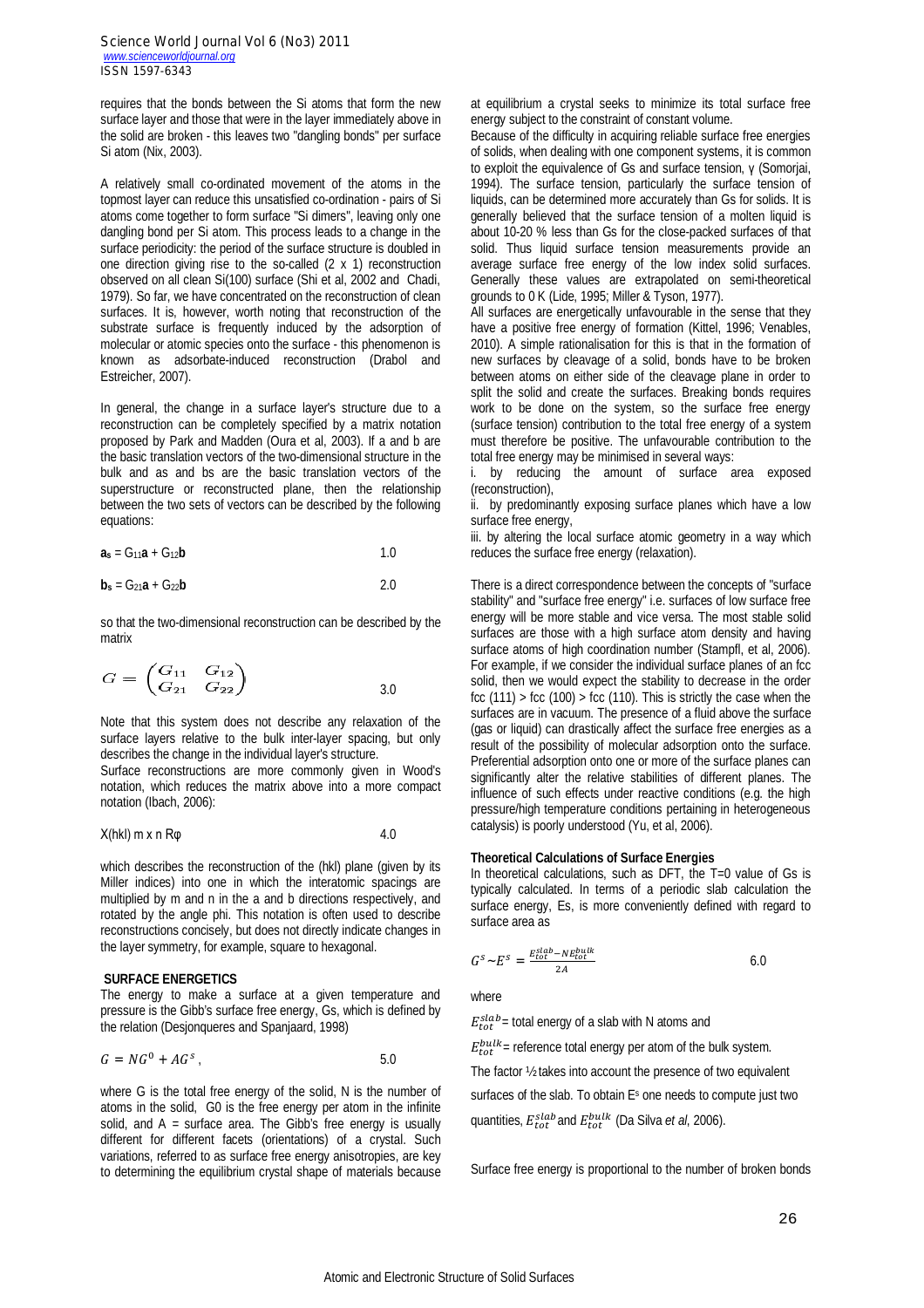at the surface. Bonds between an atom with a few neighbours are stronger than those between an atom with many neighbours. This coordination number bond strength has been calculated explicitly with DFT for several solids showing that the energy per bond can be as much as twice as large for C=2 compared to C=12 (Methfessel *et al*, 1992; Heine *et al*, 1991).

# **Surface Energies and Cohesive Energies**

The surface energy of any element is a fraction of its cohesive energy, E<sup>coh</sup>. Most often it turns out that for metals G<sup>s</sup> per surface atom is approximately 1/6Ecoh per bulk atom (Overbury *et al*, 1975). The coordination number bond strength relationship is qualitatively captured in simple tight binding schemes in which the energy per bond can be assumed to scale with  $\sqrt{C}$  leading to

$$
E^{s} = \frac{(\sqrt{c^{bulk}} - \sqrt{c^{surf}})E^{coh}}{\sqrt{c^{bulk}}}
$$

where  $C^{bulk}$  is the bulk atom coordination number, and  $C^{surf}$  is the surface atom coordination number.

Because of the difficulty in acquiring reliable surface free energies of solids, when dealing with one component systems, it is common to exploit the equivalence of G<sup>s</sup> and surface tension, γ (Somorjai, 1994). The surface tension, particularly the surface tension of liquids, can be determined more accurately than G<sup>s</sup> for solids. It is generally believed that the surface tension of a molten liquid is about 10-20 % less than G<sup>s</sup> for the close-packed surfaces of that solid. Thus liquid surface tension measurements provide an average surface free energy of the low index solid surfaces. Generally these values are extrapolated on semi-theoretical grounds to 0 K (Lide, 1995; Miller & Tyson, 1977).

# **SILICON SURFACES**

Silicon is a semiconductor widely used in a variety of computing and microelectronics applications. It has been and will most probably continue to be the dominant material in semiconductor technology (Korvink & Greiner, 2002). The bulk Silicon has a diamond-like face-centred cubic (fcc) lattice and exhibits several different well-ordered reconstructions depending on temperature and on which crystal face is exposed. For example, when Si is cleaved along the (100) surface, the ideal diamond-like structure is interrupted and results in a 1 x 1 square array of surface Si atoms. Each of these has two dangling bonds remaining from the diamond structure, creating a surface which can obviously be reconstructed into a lower-energy structure. The observed reconstruction is a 2 x 1 periodicity, explained by the formation of dimers which consist of paired surface atoms, decreasing the number of dangling bonds by a factor of two. These dimers reconstruct in rows with a high long-range order, resulting in a surface of filled and empty rows (Hammond, 2001). LEED studies and calculations also indicate that relaxations as deep as five layers into the bulk are also likely to occur (Binnig, 1983; Brommer, 1992; Chadi, 1979).

The Si (111) structure, by comparison, exhibits a much more complex reconstruction. Cleavage along the (111) surface at low-temperatures results in another 2 x 1 reconstruction, differing from the (100) surface by forming long pi-bonded chains in the first and second surface layers. However, when heated above 400 °C this structure converts irreversibly to the more complicated 7 x 7 reconstruction. In addition, a disordered 1 x 1 structure is regained at temperatures above 850  $\degree$ C which can be converted back to the 7 x 7 reconstruction by slow cooling (Binnig, 1983; Brommer, 1992; Chadi, 1979).

The 7 x 7 reconstruction is modelled according to a dimeradatom-stacking fault (DAS) model which was constructed by many research groups (Brommer, 1992). Extending through the five top layers of the surface, the unit cell of the reconstruction contains 12 adatoms as well as two triangular subunits, nine dimers and a deep corner hole which extends to the fourth and fifth layers (Brommer, 1992). This structure was initially inferred from LEED measurements as well as calculation, and was finally resolved in real space as a demonstration of the STM which was developed by Binnig and Rohrer at IBM's Zurich Research Laboratory. The full structure with positions of all reconstructed atoms has also been confirmed by massively parallel computation (Binnig, 1983).

A number of similar DAS reconstructions have also been observed on Si (111) in non-equilibrium conditions in a (2n+1) x  $(2n+1)$  pattern, and include 3 x 3, 5 x 5 and 9 x 9 reconstructions. The preference for the 7 x 7 reconstruction is attributed to an optimal balance of charge transfer and stress, but the other DAS-type reconstructions can be obtained under conditions such as rapid quenching from the disordered 1 x 1 structure (Brommer, 1992, Binnig, 1983).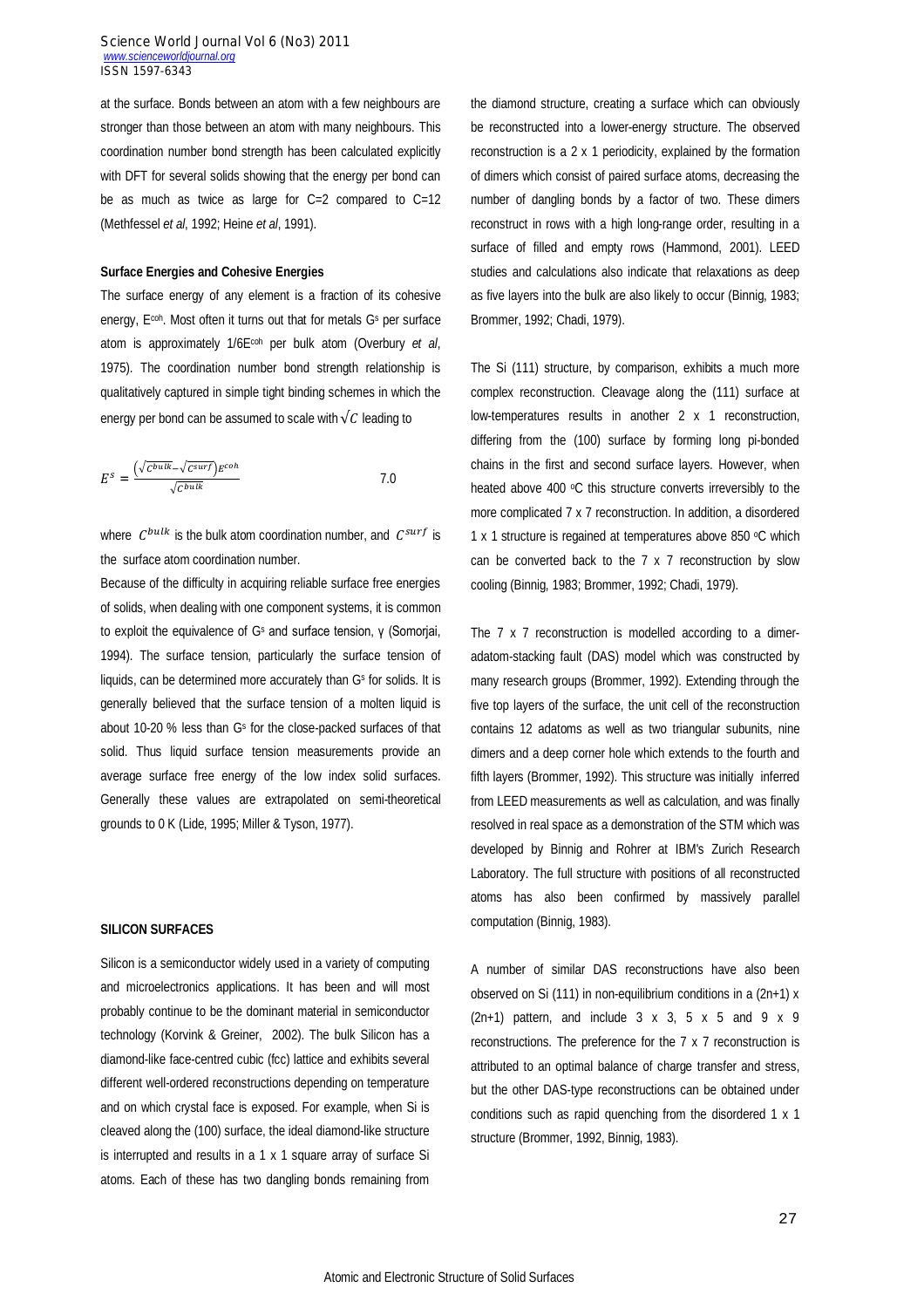#### **CONCLUSION**

An interface is the physical boundary between two adjacent bulk phases. The interface must be at least one molecular diameter in thickness for the purpose of constructing a molecular model. In some cases it may extend over several molecular thicknesses. We use the word surface in order to define the physical boundary of only one of these phases, such as solid surface and liquid surface, etc (Duxbury & Pence, 2002; Riviere & Myhra, 2009). In reality, we deal with an interface in all cases other than absolute vacuum conditions for solids, since every single phase is in contact with another phase such as solid–air, liquid–air contacts, etc.

The quantitative understanding of bulk solids on an atomic level is greatly simplified by the periodic structure of crystalline matter since the periodicity reduces the electronic and nuclear degrees of freedom from 10<sup>23</sup> per cm<sup>3</sup> to the degrees of freedom in a single unit cell (Fletcher, 1971). However, at surfaces the reduction in the degrees of freedom by periodicity is less, as the three-dimensional symmetry is broken (Altland & Simons, 2001; Brune et al, 1997). Therefore, near surfaces, material properties may differ from the bulk in several monolayers below the surface. Frequently, the unit cell of a real surface is substantially larger than the surface unit cell of a terminated bulk, which increases the number of atoms in the surface unit cell. For example, the surface cell of the clean (111) surface of silicon contains 49 atoms in one atom layer (Da Silva et al, 2006).

Experimentally, the best accessible surface property is the atomic structure, i.e., the interlayer relaxations. The atomic structure can be obtained with high accuracy using quantitative low-energy electron diffraction (LEED) intensity analysis (Bhadeshia, 2001; Galperin, 2002; Mihaly & Martin, 1996; Hammond, 2001). And theoretically, first-principles DFT calculations also give an accurate description. It has been found that the majority of transition metal surfaces show a contraction of the first interlayer spacing, i.e., the spacing between the two outermost layers is smaller than in the bulk terminated (unrelaxed) surface (Oura *et al*, 2003; Nix, 2003; Venables, 2010).

There is a direct correspondence between the concepts of "surface stability" and "surface free energy" i.e. surfaces of low surface free energy will be more stable and vice versa. The most stable solid

surfaces are those with a high surface atom density and having surface atoms of high coordination number (Stampfl *et al*, 2006). Surface free energy is proportional to the number of broken bonds at the surface. Bonds between an atom with a few neighbours are stronger than those between an atom with many neighbours. This coordination number bond strength has been calculated explicitly with DFT for several solids showing that the energy per bond can be as much as twice as large for C=2 compared to C=12 (Methfessel *et al*, 1992; Heine *et al*, 1991). Because of the difficulty in acquiring reliable surface free energies of solids, when dealing with one component systems, it is common to exploit the equivalence of G<sup>s</sup> and surface tension, γ (Somorjai, 1994).

#### **REFERENCES**

- Altland, A. and Simons, B. (2001). *Concepts of Theoretical Solid State Physics*, Wiley, New York. Chapter six.
- Baer, R. (2008). *Electron Density Functional Theory*, Fritz Haber Center for Molecular Dynamics, Jerusalem.
- Bhadeshia, H. K. D. H. (2001). *Geometry of Crystals*, Cambridge, New York.
- Binning, G. (1983). Phys. Rev. Lett. **50**, 2, 120.
- Boettger, J. C. (1994). Phys. Rev. B **49**, 16798.
- Boettger, J. C., Smith, J. R., Bierkenheuer, U., Rosch, N., Trickey, S. B., Sabin, J. R., and Apell, S.P. (1998). J. Phys. Condens. Matter **10**, 893.
- Brommer, K. (1992). Phys. Rev. Lett. **68**, 2, 1355.
- Brune, D. (1997). *Surface Characterization: A user's Source Book*, Wiley, Berlin.
- Chadi, D. J. (1979). Phys. Rev. Lett. **43**, 1, 43.
- Da Silva, J. L. F., Stampfl, C., and Scheffler, M. (2006). Surface Science **60**, 703.
- Desjonqueres, M. C. and Spanjaard, D. (1998). *Concepts in Sueface Physics*, Springer, Berlin. Chapt. 3.
- Desjonqueres, M. C. and Spanjaard, D. (1998). *Concepts in Surface Physics* (Springer, Berlin).
- Drabold, D. A. and Estreicher, S. K. (2007). Topics in Applied Physics **104**, 213.
- Duxbury, P. M., and Pence, T.J. (2002). Fundamental Materials Research Series, Ed. Thorpe, M. F., Kluver, New York.
- Fiorentini, V. and Methfessel, J. (1996). J. Phys. Condens. Matter **8**, 6525.
- Fletcher, G. C. (1971). *The Electron Band Theory of Solids*, North-Holland Publishing Company, Amsterdam. Chapter 3.
- Galanakis, N., Papanikolaou, and Dederichs, P. H. (2002). Surf. Sci. **511**, 1.
- Galperin, Y. M. (2002). *Introduction to Modern Solid State Physics,* Chapter 1, Accesesd Jan. 2010 at www.galpeerinfys.uio.no
- Giannozzi, P. (2005). Struttura Della Materia **1**,
- Hammond, C. (2001). *The Basics of Crystallography, Oxford*, New York.